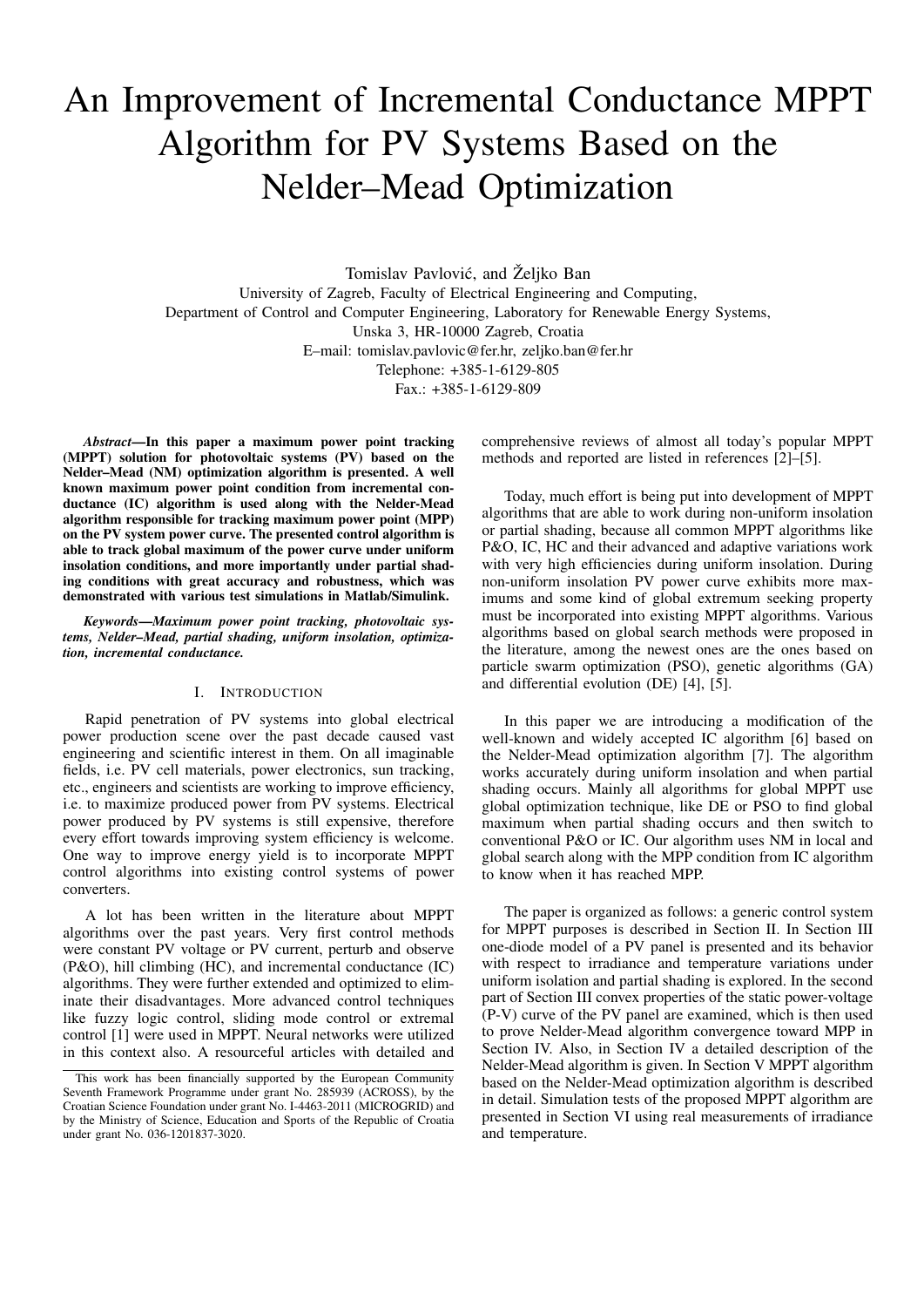## II. MAXIMUM POWER POINT TRACKING

In the context of MPPT in PV systems the optimization parameter could be either PV voltage, duty ratio of the converter, PV current or inductor referent current (for current mode PWM modulations). Therefore, the optimization is carried out in onedimensional parameter space. In this paper the PV voltage will be used as an optimization parameter because under irradiance changes, which are more common and faster then temperature changes, PV voltage changes not that much as PV current. Instead of the PV voltage duty ratio can be used as well. But when the output load changes then the corresponding equilibrium duty ratio changes also, and MPPT controller has to compensate for this disturbance. In this situation it is better to have a dedicated controller for the PV voltage regulation which will adjust duty ratio or inductor referent current. Another benefit of having a dedicated controller, i.e. of choosing PV voltage as optimization variable instead of duty ratio is wider bandwidth of the control loop which allows smaller sample times of the MPPT algorithm, and as a consequence faster convergence to the MPP. The schematic of a generic control system is given in Fig. 1.

# III. PV MODEL

Well-known and widely accepted one-diode model of the PV panel (see Fig. 2) will be used in this paper [8]:

$$
I_{pv} = I_{ph} - I_0 \left[ \exp\left(\frac{q(V_{pv} + I_{pv}R_s)}{A_kkT_c n_s}\right) - 1\right]
$$

$$
-\frac{U_{pv} + I_{pv} \cdot R_s}{R_p}, \qquad (1)
$$

$$
I_{ph} = \frac{G}{G_{ref}} \left[ I_{ph,ref} + \mu_{I,sc} \left( T_c - T_{c,ref} \right) \right],\tag{2}
$$

$$
I_0 = I_{0,ref} \left(\frac{T_c}{T_{c,ref}}\right)^3 \exp\left[\frac{qE}{kA_k} \left(\frac{1}{T_{c,ref}} - \frac{1}{T_c}\right)\right], \quad (3)
$$

where  $I_{ph,ref}$  is the referent photo-current,  $I_{0,ref}$  is the referent diode reverse saturation current,  $T_c$  is the instantaneous PV panel thermodynamic temperature,  $T_{c,ref}$  is the referent thermodynamic temperature,  $A_k$  is the diode quality factor,  $q$ is the elementary charge,  $k$  is the Boltzmann constant,  $E$  is the material bandgap energy,  $n<sub>s</sub>$  is the number of cells in series,  $\mu_{I,sc}$  is the temperature coefficient of the short-circuit current,  $R_s$ , and  $R_p$  are the equivalent series and parallel resistance, respectively, and  $G$  is the instantaneous solar irradiance. In (1) algebraic PV current-voltage dependance is implicit and



Figure 1: Conventional PV system with MPPT controller.



Figure 2: Electrical schematic of a PV panel.

this equation can only be solved numerically because it is transcendental.

Typical PV I-V and P-V curves are shown in Fig. 3a (in this example series string of three PV panels). Under non-uniform insolation or partial shading P-V static curve exhibits multiple peaks, and only one global maximum as shown in Fig. 3b.

Under non-uniform insolation conditions some PV panels inside series string could become power consumers, thus limiting current through series connection. This situation can even damage PV panels. To protect PV panels that are shaded external bypass diodes are connected in parallel to each of them or group of them. If on certain PV panel inside a series string irradiation drops, bypass diode shorts this PV panel or group in order to protect it from reverse polarity. When this bypassing occurs voltage of the whole string drops, and power as well. Bypass diodes are added to the series strings of PV cells inside a PV panel to protect them in the same manner.

Every stair on the static I-V curve in Fig. 3b is a consequence of bypass diode shorting associated PV panel in an array, causing multiple peaks on the power curve. The position of the global maximum can be located anywhere on the P-V curve depending on the irradiance level on each PV panel in a series string, or PV cells inside a PV panel.

# *A. Convex properties of the static P-V power curve*

In order to prove the convergence of the NM algorithm convex properties of the static PV power with respect to the PV voltage curve must be analyzed. We are assuming that the PV current and voltage are always in the *working interval*, i.e.:

$$
I_{PV} \in S_I = [0, I_{sc}],
$$
  
\n
$$
V_{PV} \in S_V = [0, V_{oc}].
$$
\n(4)

Short-circuit current  $I_{sc}$  and open-circuit voltage  $V_{oc}$  are temperature and irradiance dependent, but for a given fixed irradiance and temperature they are assumed to be constant.

PV power is equal to:

$$
P_{PV} = V_{PV} \cdot I_{PV}.\tag{5}
$$

If the PV current is considered as a function of the PV voltage  $I_{PV} = f(V_{PV}, I_{PV})$ , as in (1), than the second derivative of the PV power with respect to the PV voltage is equal to:

$$
\frac{d^2 P_{PV}}{dV_{PV}^2} = 2 \frac{dI_{PV}}{dV_{PV}} + V_{PV} \frac{d^2 I_{PV}}{dV_{PV}^2}.
$$
 (6)

First derivative of the PV current with respect to the PV voltage can be obtained by differentiation of the first equation in (1)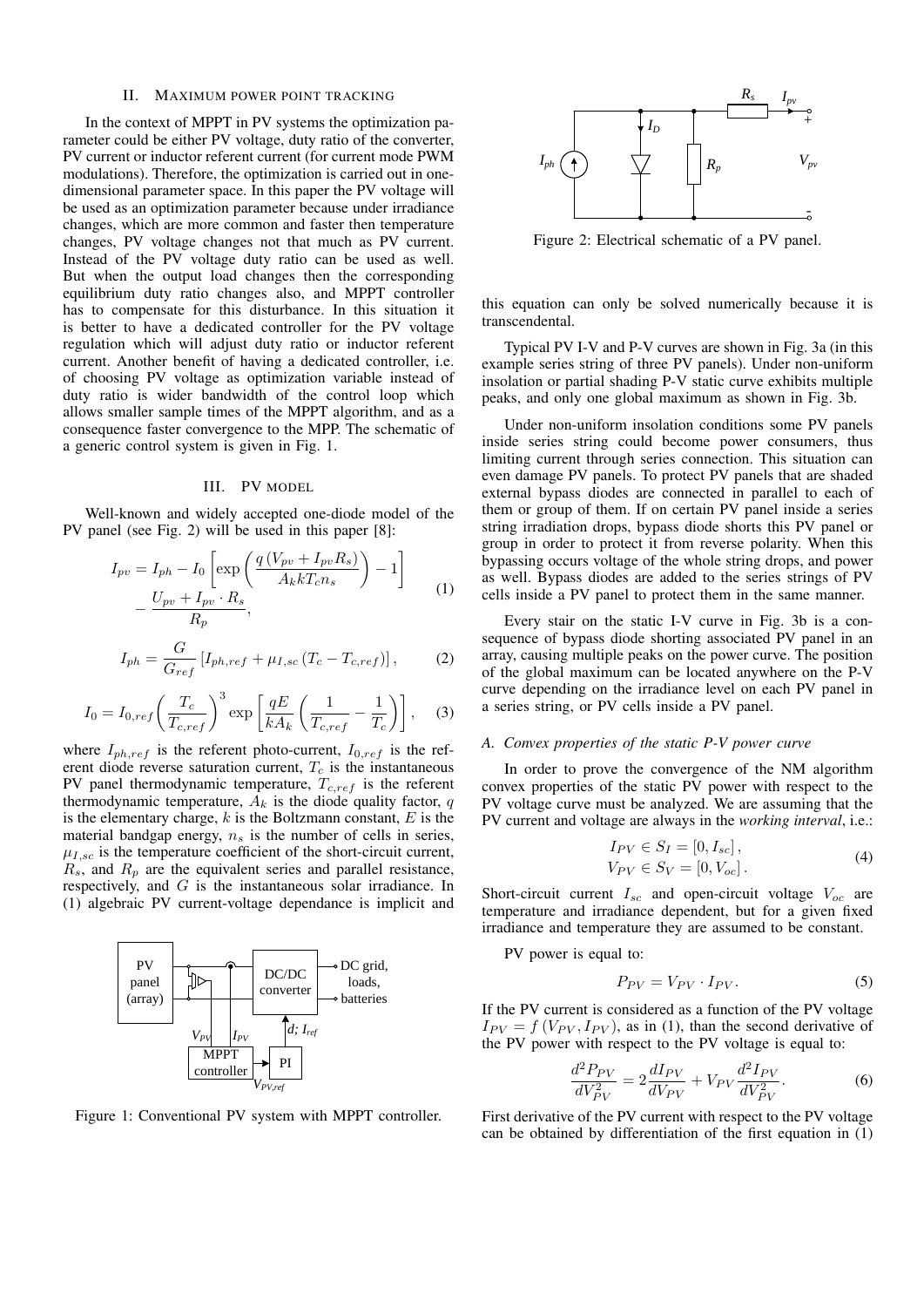

Figure 3: PV static I-V and P-V curves under: (a) uniform insolation, (b) non-uniform insolation.

with assumption that the PV current is a function of the PV voltage. It is equal to:

$$
I'_{PV} := \frac{dI_{PV}}{dV_{PV}} = -\frac{R_p^{-1} + \alpha}{1 + R_s \left(\alpha + R_p^{-1}\right)},\tag{7}
$$

where:

$$
\alpha = aI_0 \exp\left[a\left(V_{PV} + I_{PV}R_s\right)\right].\tag{8}
$$

Parameter a in (8) is equal to:  $a = q/(A_k kT_c n_s)$ . Numerator and denominator in (7) will always be positive for PV current and voltage from the interval (4). The limit of  $I'_{PV}$ , as  $V_{PV}$ approaches 0 is finite and smaller then 0. Taking all this into account we can conclude that:

$$
\frac{dI_{PV}}{dV_{PV}} \le m < 0. \tag{9}
$$

Second derivative of the PV current is equal to:

$$
I''_{PV} := \frac{d^2 I_{PV}}{dV_{PV}^2} = -\beta (1 + R_s I'_{PV})^2, \tag{10}
$$

where  $\beta = \alpha \cdot a / \left[1 + R_s\left(\alpha + R_p^{-1}\right)\right]$  is always positive. The second derivative of the PV current  $I''_{PV}$  will always be

strictly negative if  $I'_{PV} \neq -1/R_s, \forall V_{PV} \in S_V, I_{PV} \in S_I$ . Actually this is true. If we rearrange (7), we can conclude the following:

$$
I'_{PV} = -\frac{\delta}{1 + R_s \delta} = -\frac{1}{\delta^{-1} + R_s} > -\frac{1}{R_s},\qquad(11)
$$

where  $\delta = R_p^{-1} + \alpha$  which satisfies  $\delta > 0$ ,  $\forall V_{PV} \in S_V, I_{PV} \in$  $S_I$ . So we can write:

$$
\frac{d^2I_{PV}}{dV_{PV}^2} < 0.\tag{12}
$$

By applying (9) and (12) on (6) we can conclude:

$$
\frac{d^2 P_{PV}}{dV_{PV}^2} \le M < 0\tag{13}
$$

In other words static power PV curve with respect to the PV voltage is strictly concave in the interval  $V_{PV} \in [0, V_{oc}]$ .

#### IV. NELDER-MEAD ALGORITHM

Nelder-Mead optimization algorithm falls into a class of *direct search methods*. It is used as solver in unconstrained minimization of a real-valued nonlinear function  $f(\mathbf{x}) : \mathbb{R}^n \to$  $\mathbb{R}$ , where *n* is the number of optimization parameters and  $x =$  $[x_1, x_2, ..., x_n]^T$  is the vector of parameters [7].

NM is an optimization algorithm widely used in practice for its high robustness in solving optimization tasks. There are certain problems where it could stuck in local minimum/maximum, but often it yields significant improvement in the cost function value in just a few iterations [9]. As the complexity of the optimization rises, i.e. the number of parameters, algorithm's performance deteriorates. There are few papers which cope with the convergence properties of the NM algorithm. So far the convergence has been proved for strictly convex cost functions in dimension 1 [10]. As it was explained in the previous section the static PV power curve with respect to the PV voltage is strictly concave function, so it can be concluded that NM will converge to the MPP in finite time.

NM algorithm is a simplex based optimization method. Simplex S is a set of  $n + 1$  points in the parameter space. Each point in the simplex is called vertex and each vertex is associated with its function value  $f(v)$ . As it was explained earlier, in the context of MPPT simplex is the set of two vertices, i.e.  $S = \{v_1, v_2\}$ . After each iteration vertices are sorted according to their associated function value in a way that the best vertex, i.e. the one with the highest function value is given index 1, and the worst one, which is associated with the lowest function value is given index  $n$ . Once the vertices are sorted so called centroid is calculated, which is equal to  $c = v_1$  in the case of one-dimensional optimization problem. In the next step one or more of 5 different strategies (reflection, expansion, inside, or outside contraction, and shrinkage) are applied in order to compute a new vertex which should replace the worst vertex. In one iteration of the algorithm two function evaluations are performed.

The behavior of the algorithm is controlled by four parameters: coefficient of reflection  $\alpha_r$ , expansion  $\alpha_e$ , contraction  $\alpha_c$  and shrinkage  $\alpha_s$ .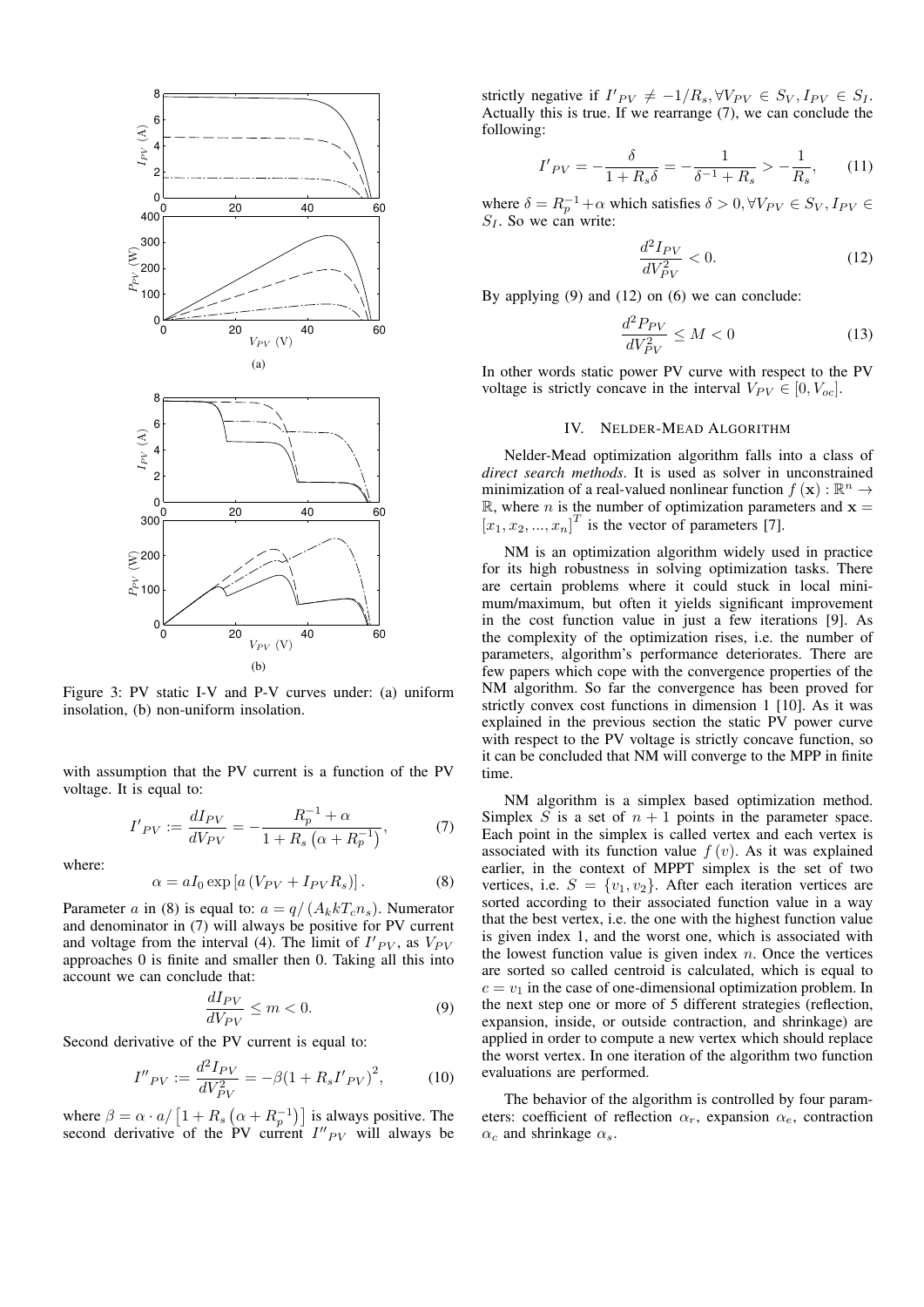The pseudo-code of the algorithm is given bellow:

1: Make initial simplex  $S_0 = \{v_1, v_2\}$ 2: Calculate associated function values  $f(v_1)$  and  $f(v_2)$ 3: Sort vertices with decreasing function values 4: while *optimum not found* do 5: Set the centroid as  $c = v_1$ 6: *Reflection*  $\rightarrow x_r = (1 + \alpha_r) \cdot c - \alpha_r \cdot v_2$ 7: Calculate  $f(x_r)$ <br>8: **if**  $f(x_r) > f(v$ if  $f(x_r) > f(v_1)$  then 9: *Expansion*  $\rightarrow x_e = (1 + \alpha_r \alpha_e) \cdot c - \alpha_r \alpha_e \cdot v_2$ <br>10: Calculate  $f(x_e)$ Calculate  $f(x_e)$ 11: **if**  $f(x_e) > f(x_r)$  then 12: Accept  $x_e \rightarrow v_2 = x_e$ 13: else 14: Accept  $x_r \to v_2 = x_r$ 15: end if 16: else 17: **if**  $f(x_r) > f(v_2)$  **then**<br>18: **Outside contraction**  $0$ *utside contraction*  $\rightarrow$  $x_c = (1 + \alpha_r \alpha_c) \cdot c - \alpha_r \alpha_c \cdot v_2$ 19: Calculate  $f(x_c)$ 20: **if**  $f(x_c) > f(x_r)$  then 21: Accept  $x_c \rightarrow v_2 = x_c$ 22: else 23: *Shrink*  $\rightarrow v_2 = v_1 + \alpha_s (v_2 - v_1)$ 24: Calculate  $f(v_2)$ 25: end if 26: else 27: *Inside contraction*  $\rightarrow x_c = (1 - \alpha_c) \cdot c + \alpha_c \cdot v_2$ <br>28: **Calculate**  $f(x_c)$ Calculate  $f(x_c)$ 29: **if**  $f(x_c) > f(v_2)$  then 30: Accept  $x_c \rightarrow v_2 = x_c$ 31: else 32: *Shrink*  $\rightarrow v_2 = v_1 + \alpha_s (v_2 - v_1)$ 33: Calculate  $f(v_2)$ 34: end if 35: end if  $36<sub>1</sub>$  end if 37: Sort vertices with decreasing function values

# V. MPPT APPROACH BASED ON NM OPTIMIZATION ALGORITHM

The proposed MPPT algorithm has two modes of operation, *local search* and *global search*. There are two differences between them. First, different parameters of the NM algorithm are used and second, different starting points. Local search is associated with uniform insolation conditions characterized with the only one MPP on the PV power curve, while global search is initiated every time partial shading conditions are detected.

The coefficients of reflection and expansion  $\alpha_r$  and  $\alpha_e$ have the same value in both modes, i.e.  $\alpha_r = 1$ ,  $\alpha_e = 2$ . Depending on the search mode the coefficients of contraction and shrinkage are changed. In *local* mode their values are  $\alpha_c = \alpha_s = 0.5$ , while in *global* mode  $\alpha_c = \alpha_s = 0.9$ . Larger values of  $\alpha_c$  and  $\alpha_s$  have a consequence that the algorithm will calculate new vertices closer to the older ones. Therefore, the size of the simplex will be changing slowly after each iteration, ensuring that the algorithm will avoid jamming in

local maximums. These parameters are subject to optimization depending on actual PV array configuration, mainly how large is it. For large PV arrays they must be closer to 1, because there is a possibility of large number of peaks on the power curve. The larger value of them means slower convergence because more points are searched.

The condition to stop optimization is derived from IC algorithm, and follows directly from setting derivative of the PV power with respect to the PV voltage to zero, i.e.:

$$
\frac{dP_{PV}}{dV_{PV}} = 0 \Rightarrow I_{PV} + V_{PV} \frac{\partial I_{PV}}{\partial V_{PV}} = 0,
$$
  
\n
$$
tol = I_{PV} + V_{PV} \frac{\partial I_{PV}}{\partial V_{PV}},
$$
  
\n
$$
|tol| \le \varepsilon.
$$
\n(14)

The algorithm starts new search when  $|tol| > \varepsilon$ . Along with this another check is made to determine whether the search will be local or global. The search will be local if the measured PV power is changed less then predefined percentage of the measured power in the previous sample time step, otherwise the search is global. The vertices of the initial simplex are set differently for local or global search mode. The pseudo code for this part of the algorithm is:

**if** 
$$
|P_k - P_s| < \lambda P_s
$$
 **then**  
\n*local search*  
\n $v(1) = V_{PV}[k]$   
\n $v(2) = 1.05v(1)$   
\n**else**  
\n*global search*  
\n $v(1) = V_{min}$   
\n $v(2) = 0.8V_{max}$   
\n**end if**

 $V_{PV}$ [k] is the measured PV voltage in the current time step,  $V_{min}$  and  $V_{max}$  are the minimum and the maximum input voltage of the converter, and  $P_s$  is measured PV power every m seconds. The value of  $m$  is multiple of algorithm sample time and should be set to a value of time interval in which the effects of shadowing will manifest themselves as power drop, this will usually be between 5 and 15 seconds.

#### VI. SIMULATION RESULTS

The PV panel used in this paper is Solvis SV36-120. The parameters of the PV panel are presented in Table I.  $R_s$ ,  $R_p$ and  $I_{ph,ref}$  were obtained by optimization in Matlab/Simulink using datasheet data of the PV panel. There are three bypass diodes in the PV panel so the algorithm can be tested on it without loss of generality. The boost converter used for MPPT has the following parameters:  $V_{in}$  = 8-22 V,  $V_{out}$  = 48 V,  $C_{out}$ = 880  $\mu$ F,  $C_{in}$  = 360  $\mu$ F,  $L$  = 69  $\mu$ H and  $f$  = 100 kHz. The

| Parameter    | Value             | Parameter    | Value                             |
|--------------|-------------------|--------------|-----------------------------------|
| $I_{ph,ref}$ | 7.6924 A          | $R_{\rm s}$  | $0.1 \Omega$                      |
| $I_{0,ref}$  | $0.236 \mu A$     | $R_p$        | $300 \Omega$                      |
| E,           | $1.12 \text{ eV}$ | $\mu_{I,sc}$ | $3.8 \text{ mA}^{\circ} \text{C}$ |
| $A_k$        | 1.3               | $T_{c,ref}$  | $25^{\circ}$ C                    |
| $n_{S}$      | 36                | $G_{ref}$    | 1000 $W/m^2$                      |

Table I: Parameters of the Solvis SV36-120 one-diode model.

<sup>38:</sup> end while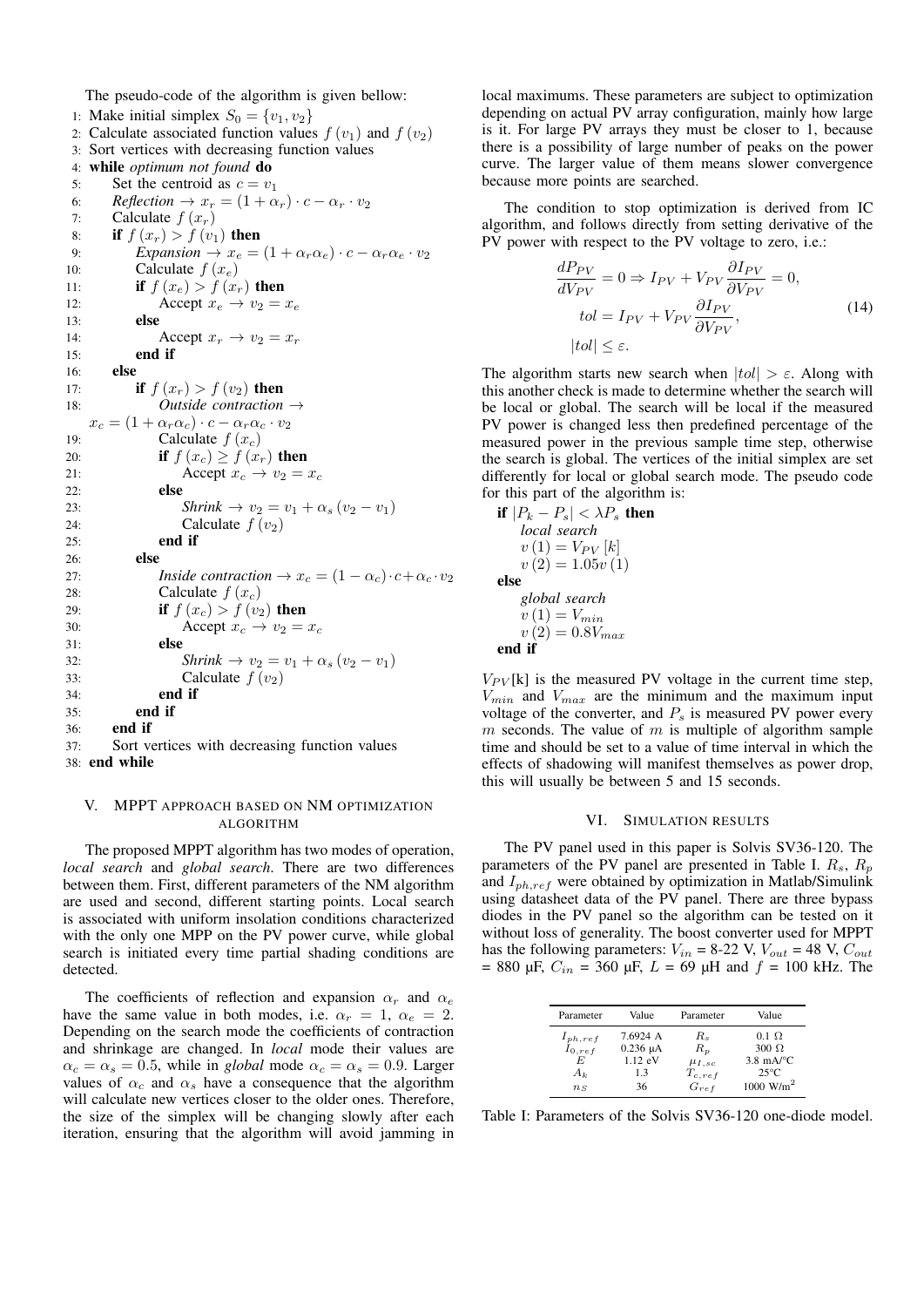

Figure 4: PV system under investigation.



Figure 5: Test 1 - (a) Responses of the PV power and voltage. Maximum theoretical power is marked with dashed red line; (b) Static power curves for various conditions. Solid black - initial conditions, dashed -  $t = 1$  s, dot-dashed -  $t = 1.5$  s, green solid  $-t=\overline{2}$  s.

schematic of a test system is shown in Fig. 4. We will perform two simulation tests.

#### *A. Test case 1*

This test is performed on a small time scale to show algorithm ability to find global optimum under uniform insolation conditions and under partial shading for complete system, with converter averaged model, PI controller and all relevant dynamics of the system. Responses of the PV power and voltage are shown in Fig. 5a. Sample time of the algorithm is 20 ms. Simulation is started with uniform insolation  $G = 800$  $W/m<sup>2</sup>$  and temperature 55 $°C$ , immediately after initialization algorithm starts global search and finds optimum after 0.3 s. At  $t = 0.5$  s irradiance on one part of the PV panel is changed to  $G = 720$  W/m<sup>2</sup> and temperature to 49.5 °C, then after 100 ms they are changed to initial values. These changes were performed to test how the algorithm is responding to slight irradiance and temperature changes. At  $t = 1$  s irradiance on one section of the PV panel is changed to  $G = 560$  W/m<sup>2</sup> which causes the appearance of two peaks on power curve. In this situation global maximum is on the right side of the

power curve (Fig. 5b - dashed curve). In  $t = 1.5$  s irradiance is further lowered to  $G = 240$  W/m<sup>2</sup>. This time global peak is on the left side of the power curve (Fig. 5b - dot-dashed curve). Irradiance on the second part of the PV panel is reduced from initial value to  $G = 240$  W/m<sup>2</sup> at  $t = 2$  s, which causes that the power curve has one global maximum, because of uniform insolation (Fig. 5b - green solid curve). In  $t = 2.5$  s irradiances on both parts of the PV panel are raised to initial value. It can be seen that algorithm perfectly tracks global maximum of the power curve.

### *B. Test case 2*

In this test simulation performance of the algorithm on a single PV panel assuming uniform insolation is examined. The used global horizontal irradiance and temperature profiles are real measurements measured on 27th April 2013 on the roof of our Laboratory for Renewable Energy Systems using Kipp&Zonen CMP11 pyranometer for global irradiance, and PT100 sensor for temperature. We have taken representative one hour sample, which contains slow and rapid changes of irradiance and temperature. The weather was partially cloudy